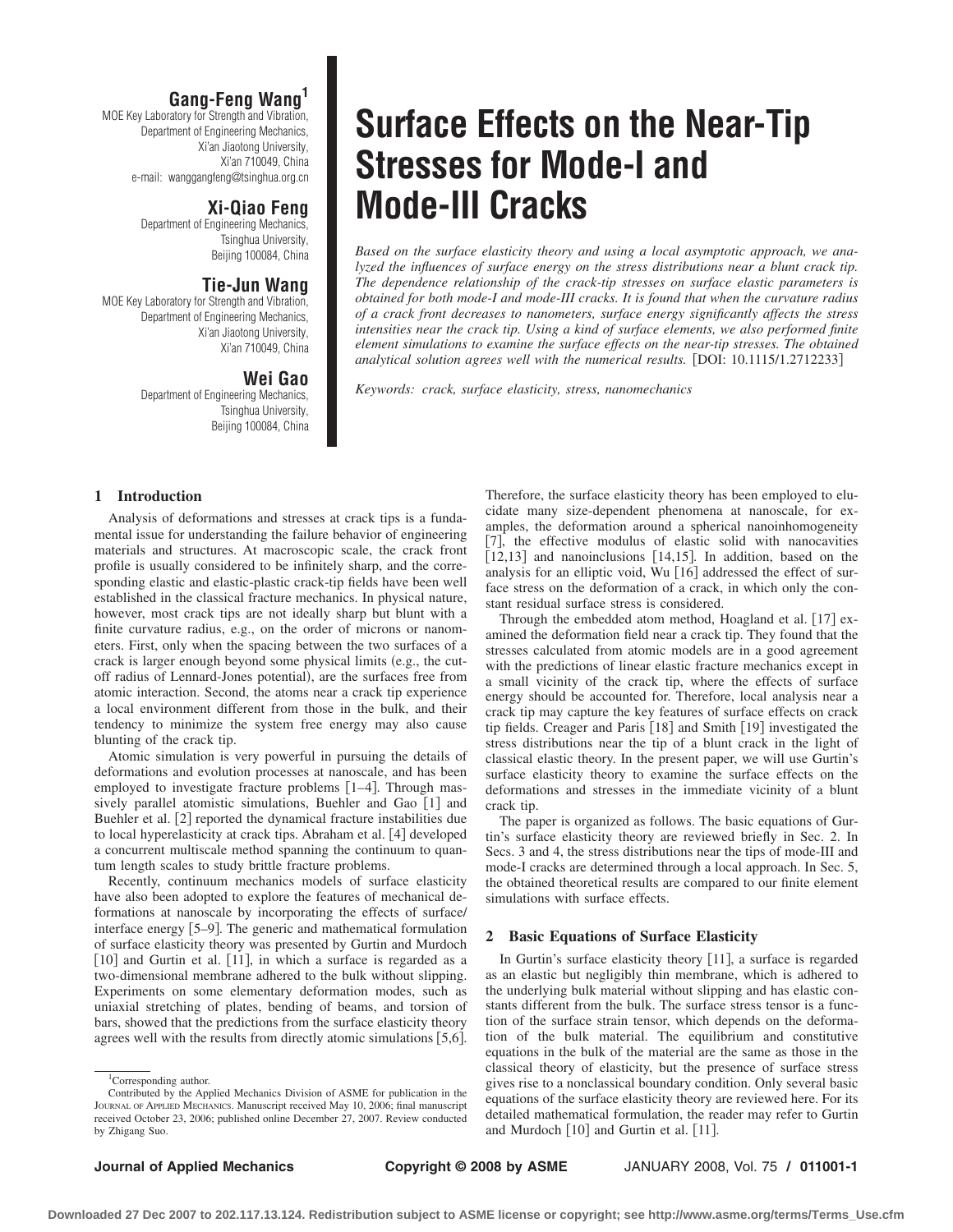

**Fig. 1 A blunt crack with a finite curvature radius at its tip**

In the absence of body forces, the equilibrium equations and the isotropic constitutive relations in the bulk read

$$
\sigma_{ij,j} = 0 \tag{1}
$$

$$
\sigma_{ij} = 2G\varepsilon_{ij} + \lambda \varepsilon_{kk} \delta_{ij} \tag{2}
$$

where *G* and  $\lambda$  are the Lame constants,  $\sigma_{ij}$  and  $\varepsilon_{ij}$  are the stress tensor and strain tensor in the bulk material, respectively. The strain tensor is related to the displacement vector  $u_i$  by

$$
\varepsilon_{ij} = \frac{1}{2}(u_{i,j} + u_{j,i})\tag{3}
$$

Throughout the paper, Einstein's summation convention is adopted for all repeated Latin indices  $(1, 2, 3)$  and Greek indices  $(1, 2)$ .

Assume that the surface adheres perfectly to the bulk material without slipping. The equilibrium conditions on the surface are obtained as

$$
t_{\alpha} + \sigma_{\beta\alpha,\beta}^{s} = 0, \quad \sigma_{ij}n_{i}n_{j} = \sigma_{\alpha\beta}^{s}\kappa_{\alpha\beta} \tag{4}
$$

where  $n_i$  denotes the outward normal vector to the surface,  $t_\alpha$  is the negative of the tangential component of the traction  $t_i = \sigma_{ij} n_j$ along the  $\alpha_i$  direction of surface,  $\kappa_{\alpha\beta}$  is the surface curvature tensor.

The surface stress tensor  $\sigma_{\alpha\beta}^{s}$  is related to the surface energy density  $\Gamma(\varepsilon_{\alpha\beta})$  by

$$
\sigma_{\alpha\beta}^s = \tau^0 \delta_{\alpha\beta} + \frac{\partial \Gamma}{\partial \varepsilon_{\alpha\beta}} \tag{5}
$$

where  $\delta_{\alpha\beta}$  is the Kronecker  $\delta$ ,  $\varepsilon_{\alpha\beta}$  the second-rank tensor of surface strains, and  $\tau^0$  the residual surface tension under unstrained condition. For an isotropic surface, the surface stresses are given by

$$
\sigma_{\alpha\beta}^s = \tau^0 \delta_{\alpha\beta} + 2(\mu^s - \tau^0) \delta_{\alpha\gamma} \varepsilon_{\gamma\beta} + (\lambda^s + \tau^0) \varepsilon_{\gamma\gamma} \delta_{\alpha\beta} \tag{6}
$$

where  $\mu^s$  and  $\lambda^s$  are surface elastic constants.

### **3 Near-Tip Deformation for Mode-III Crack**

Now we consider the deformation near a two-dimensional crack tip, which has an initially blunt shape of curvature radius  $\rho$ . Refer to a Cartesian coordinate system  $(x, y)$  and a polar coordinate system  $(r, \theta)$ , as shown in Fig. 1. The origin of the coordinate systems is located at the curvature center of the crack tip, and the *z*-axis is normal to the *x*-*y* plane.

For mode-III problems, the only nonvanishing displacement *w* along *z*-axis satisfies the Laplace's equation

$$
\frac{\partial^2 w}{\partial x^2} + \frac{\partial^2 w}{\partial y^2} = 0\tag{7}
$$

The displacement *w* can be given by an analytical function  $F(z)$  of *z*=*x*+*y*i as

 $Gw = \text{Re}[F(z)]$ 8

and the stress components are expressed as

$$
\sigma_{r3} - i\sigma_{\theta 3} = \exp(i\theta) \frac{dF}{dz}
$$
 (9)

As it has been found from atomic simulations [17], the influence of surface energy is localized near the crack tip. Therefore, we use a local analysis to focus on an immediate vicinity of the crack tip for  $|z-\rho| \ll \rho$ . Hereby,  $F(z)$  can be expressed in power series of  $(z-\rho)$  as

$$
F(z) = a_0 + ib_0 + (a_1 + ib_1)(z - \rho) + (a_2 + ib_2)(z - \rho)^2 + o\{(z - \rho)^2\}
$$
  
(10)

where  $a_0$ ,  $b_0$ ,  $a_1$ ,  $b_1$ ,  $a_2$ , and  $b_2$  are real constants. Then to the first order of  $(z-\rho)$ , the stresses are given from Eqs. (9) and (10) as

$$
\sigma_{r3} = a_1 \cos \theta - b_1 \sin \theta + 2r(a_2 \cos 2\theta - b_2 \sin 2\theta) - 2\rho(a_2 \cos \theta - b_2 \sin \theta)
$$

$$
\sigma_{\theta 3} = -(b_1 \cos \theta + a_1 \sin \theta) - 2r(b_2 \cos 2\theta + a_2 \sin 2\theta)
$$
  
+ 2\rho(b\_2 \cos \theta + a\_2 \sin \theta) (11)

The corresponding nonvanishing strain components are

$$
\varepsilon_{r3} = \varepsilon_{3r} = \frac{\sigma_{r3}}{2G}, \quad \varepsilon_{\theta 3} = \varepsilon_{3\theta} = \frac{\sigma_{\theta 3}}{2G} \tag{12}
$$

Then one obtains the surface stress components on the crack surface

$$
\sigma_{3\theta}^s = \sigma_{\theta 3}^s = 2G^s \varepsilon_{3\theta}, \quad \sigma_{33}^s = \sigma_{\theta\theta}^s = \tau^0 \tag{13}
$$

with  $G^s = \mu^s - \tau^0$ .

On the crack surface near the tip  $(r = \rho)$ , the surface boundary condition in Eq.  $(4)$  reduces to

$$
\sigma_{r3} = -\frac{\partial \sigma_{\theta3}^s}{r \partial \theta} \tag{14}
$$

Substitution of Eqs.  $(11)–(13)$  into Eq.  $(14)$  leads to

$$
a_1 \cos \theta - b_1 \sin \theta + 2\rho (a_2 \cos 2\theta - b_2 \sin 2\theta) - 2\rho (a_2 \cos \theta
$$
  
\n
$$
- b_2 \sin \theta)
$$
  
\n
$$
= -\frac{G^s}{G\rho} [b_1 \sin \theta - a_1 \cos \theta + 4\rho (b_2 \sin 2\theta - a_2 \cos 2\theta)
$$
  
\n
$$
+ 2\rho (a_2 \cos \theta - b_2 \sin \theta)]
$$
 (15)

For a small value of  $\theta$  near the crack tip, we expand Eq. (15) in terms of  $\theta$  up to the square order; that is,

$$
a_1 - \theta(b_1 + 2\rho b_2) - \theta^2 \left(\frac{a_1}{2} + 3\rho a_2\right)
$$
  
=  $\frac{G^s}{G\rho} \left[ 2\rho a_2 + a_1 - \theta(b_1 + 6\rho b_2) - \theta^2 \left(\frac{a_1}{2} + 7\rho a_2\right) \right]$  (16)

Comparing the factors of 1,  $\theta$  and  $\theta^2$  at the two sides of Eq. (16) gives

$$
a_1 = a_2 = 0, \quad b_2 = -\frac{b_1}{2\rho} \left( \frac{\rho G - G^s}{\rho G - 3G^s} \right) \tag{17}
$$

Then the shear stress at the crack tip  $(r = \rho, \theta = 0)$  is obtained as

$$
\sigma_{\theta 3}^p = \sigma_{\theta 3}(\rho, 0) = -b_1 \tag{18}
$$

If no effect of surface elasticity is considered, Eq. (18) should reduce to the solution of classical linear elasticity. Therefore, the parameter  $b_1$  can be determined from the linear elastic fracture mechanics. Since the surface constants do not appear in Eq.  $(18)$ , surface energy does not affect the stresses at the tip of a mode-III crack.

### **011001-2 /** Vol. 75, JANUARY 2008 **Transactions of the ASME**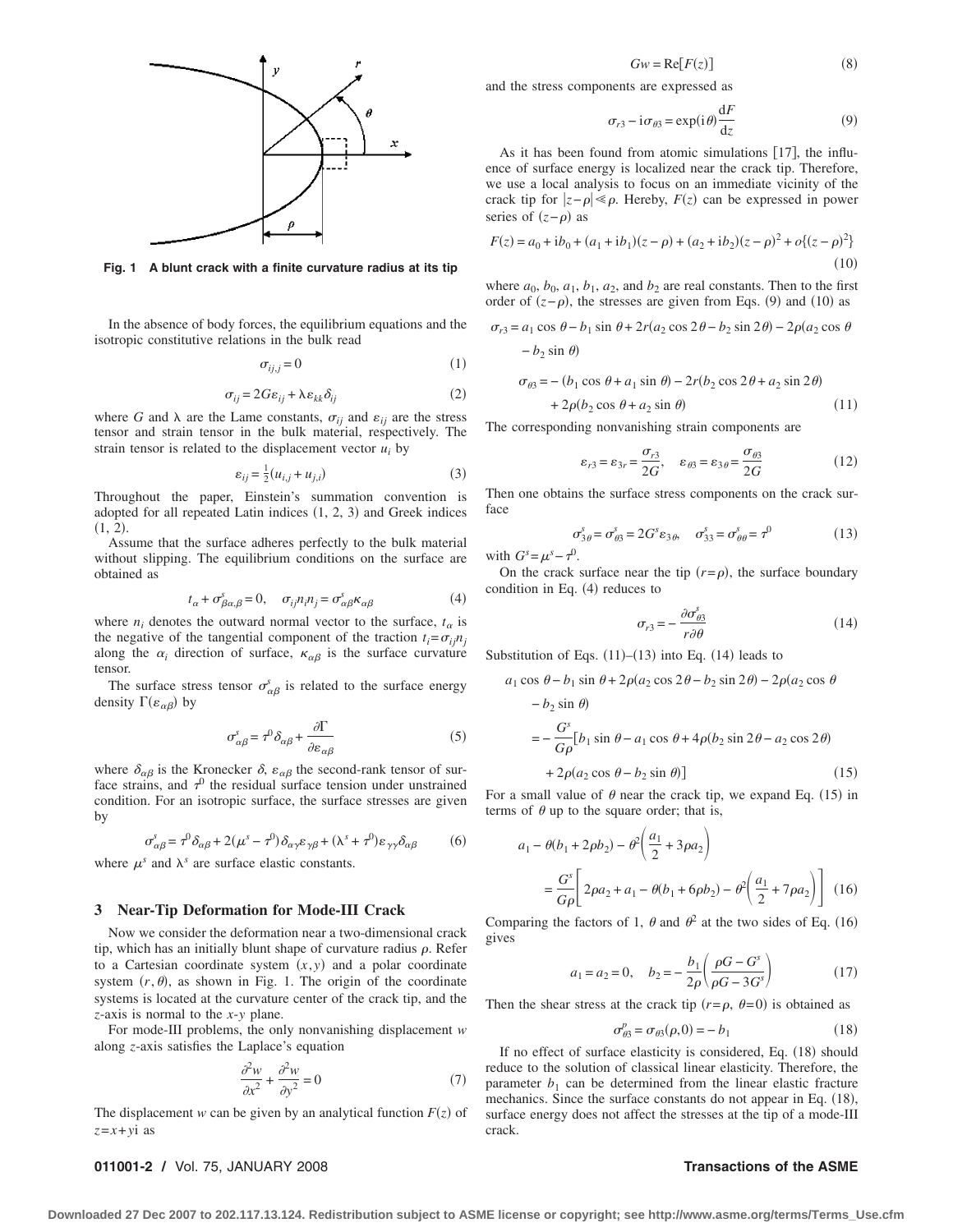However, at a distance *t* ahead of the crack tip  $(r = \rho + t, \theta = 0)$ , the shear stress is given by

$$
\frac{\sigma_{\theta 3}}{\sigma_{\theta 3}^p} = 1 - \frac{t}{\rho}k\tag{19}
$$

with  $k = (\rho G - G^s)/(\rho G - 3G^s)$ .

Equation (19) clearly demonstrates that the stress depends not only on *t*,  $\rho$ , and  $\sigma_{\theta_3}^p$  but also on the surface constant  $G^s$ . Its last term stands for the relative influence of surface elasticity on the stress. For metals,  $G<sup>s</sup>/G$  is usually on the order of nanometers [5,7,12]. Therefore, it is only when the curvature radius  $\rho$  is of the order of nanometers that the effects of surface energy become significant. For a very blunt crack  $(\rho \geq G^s/G)$ ,  $k \to 1$  and the result reduces to that of classical elasticity analysis [19]. For a very sharp crack  $(\rho \ll G^s/G$  and  $k \rightarrow 1/3)$ , however, the solution in Eq. 19 is different distinctly from that of classical elasticity.

### **4 Near-Tip Deformation for Mode-I Crack**

Then we consider the deformation near the tip of a mode-I crack under plane-strain conditions. In this case,  $\varepsilon_{\theta\theta}$  is the only nonzero surface strain on the crack surface, and the surface stress  $\sigma_{\theta\theta}^s$  is given by

$$
\sigma_{\theta\theta}^s = \tau^0 + E^s \varepsilon_{\theta\theta} \tag{20}
$$

with  $E^s = 2\mu^s + \lambda^s - \tau^0$  being the surface elastic modulus.

On the crack surface near the tip, the surface boundary conditions in Eq.  $(4)$  are simplified as

$$
\sigma_{rr} = \frac{\sigma_{\theta\theta}^{(s)}}{\rho}, \quad \sigma_{r\theta} = -\frac{\partial \sigma_{\theta\theta}^{(s)}}{\rho \partial \theta}
$$
(21)

According to the complex variable formulation [20], the stresses in the bulk can be expressed by two analytic functions  $\phi(z)$  and  $\psi(z)$  of  $z=x+iy$  as

$$
\sigma_{rr} + \sigma_{\theta\theta} = 2[\phi(z) + \phi(z)],
$$
  

$$
\sigma_{\theta\theta} - \sigma_{rr} + 2i\sigma_{r\theta} = 2[\overline{z}\phi'(z) + \psi(z)]\exp(2i\theta)
$$
 (22)

Because of the special significance of the stress values at the crack tip for the initiation of fracture, we are concerned mainly with the surface elasticity effects on the stress strength in the immediate vicinity of the crack tip  $(|z-\rho| \ll \rho)$ . The analytic functions  $\phi(z)$ and  $\psi(z)$  can be expressed in the form of power series as

$$
\phi(z) = (a_0 + ib_0) + (a_1 + ib_1)(z - \rho) + (a_2 + ib_2)(z - \rho)^2 + o\{(z - \rho)^2\}
$$

$$
\psi(z) = (c_0 + id_0) + (c_1 + id_1)(z - \rho) + o\{(z - \rho)\}
$$
(23)

where  $a_0$ ,  $b_0$ ,  $a_1$ ,  $b_1$ ,  $a_2$ ,  $b_2$ ,  $c_0$ ,  $d_0$ ,  $c_1$ , and  $d_1$  are all real constants. Substituting Eq.  $(23)$  into  $(22)$  leads to the following expressions of stress components to the first order of  $(z - \rho)$ :

$$
\sigma_{rr} + \sigma_{\theta\theta} = 2[2a_0 + (a_1 + ib_1)(z - \rho) + (a_1 - ib_1)(\overline{z} - \rho)]
$$

 $\sigma_{\theta\theta} - \sigma_{rr} + 2i\sigma_{r\theta} = 2 \exp(2i\theta)\{\bar{z}[a_1 + ib_1 + 2(a_2 + ib_2)(z - \rho)] + c_0$  $+i d_0 + (c_1 + id_1)(z - \rho)$  (24)

On the crack surface  $z = \rho \exp(i\theta)$ , the stress components are expressed as

$$
\sigma_{rr} = 2a_0 - 2\rho a_1 + \rho a_1 \cos \theta - \rho b_1 \sin \theta - c_0 \cos 2\theta + d_0 \sin 2\theta
$$
  

$$
- 2\rho^2 a_2 (\cos 2\theta - \cos \theta) + 2\rho^2 b_2 (\sin 2\theta - \sin \theta) - \rho c_1 (\cos 3\theta
$$
  

$$
- \cos 2\theta) + \rho d_1 (\sin 3\theta - \sin 2\theta)
$$

$$
\sigma_{r\theta} = \rho a_1 \sin \theta + \rho b_1 \cos \theta + d_0 \cos 2\theta + c_0 \sin 2\theta + 2\rho^2 a_2 (\sin 2\theta - \sin \theta) + 2\rho^2 b_2 (\cos 2\theta - \cos \theta) + \rho d_1 (\cos 3\theta - \cos 2\theta) + \rho c_1 (\sin 3\theta - \sin 2\theta)
$$

$$
\sigma_{\theta\theta} = 2a_0 + (3\cos\theta - 2)\rho a_1 - 3\rho b_1 \sin\theta + c_0 \cos 2\theta - d_0 \sin 2\theta
$$
  
+  $2\rho^2 a_2(\cos 2\theta - \cos \theta) - 2\rho^2 b_2(\sin 2\theta - \sin \theta) + \rho c_1(\cos 3\theta$   
-  $\cos 2\theta) - \rho d_1(\sin 3\theta - \sin 2\theta)$ 

$$
\sigma_{zz} = \nu(\sigma_{rr} + \sigma_{\theta\theta}) \tag{25}
$$

For the considered plane-strain problem, the strain  $\varepsilon_{\theta\theta}$  is given by

$$
\varepsilon_{\theta\theta} = \frac{1}{2G} \left[ (1 - \nu)\sigma_{\theta\theta} - \nu \sigma_{rr} \right] \tag{26}
$$

where  $\nu$  is the Poisson's ratio.

From Eqs. (25), (26), and (20), one can obtain the surface stress  $\sigma_{\theta\theta}^{s}$  on the crack surface. Analogously to the derivation in Sec. 3, we substitute the stresses and surface stress into the boundary conditions in Eq. (21), expand the relations in terms of  $\theta$  up to the square order and compare the coefficients of 1,  $\theta$ , and  $\theta^2$ . Then the constants  $a_1$ ,  $b_1$ ,  $a_2$ ,  $b_2$ ,  $c_1$ , and  $d_1$  are obtained in terms of  $a_0$ ,  $b_0$ ,  $c_0$ , and  $d_0$  as

$$
a_1 = \frac{2a_0 - c_0 - \tau^0/\rho - 2a_0\eta + 4\eta\nu a_0 - \eta c_0}{(\eta + 1)\rho}
$$

$$
b_1 = \frac{1 + \eta}{3\eta - 4\nu\eta - 1} \left(\frac{d_0}{\rho}\right)
$$

$$
c_1 = \{4a_0 - c_0 + (32\nu^2 a_0 - 8\nu c_0 + 7c_0 + 12a_0 - 40\nu a_0)\eta^2 + (6c_0 - 8\nu c_0 - 16a_0 + 24\nu a_0)\eta + (6\eta - 8\eta\nu - 2)\eta^0/\rho\}/\{(1 + \eta)^2\rho\}
$$

$$
d_1 = \left(\frac{1-2\,\eta}{1-6\,\eta}\right)\left(\frac{3d_0}{\rho}\right)
$$

$$
a_2 = 3\{-2a_0 + (1 + 4\eta\nu - 3\eta)\tau^0/\rho - 12\eta\nu a_0 - 4\eta c_0 + 8\eta a_0 - 6a_0 + 4\eta\nu c_0 + (20\nu a_0 - 16\nu^2 a_0 + 4\nu c_0 - 4c_0 - 6a_0)\eta^2\}/{2(1 + \eta)^2 \rho^2}
$$

$$
b_2 = \left(\frac{4\,\eta - 1}{1 - 6\,\eta}\right) \left(\frac{3d_0}{\rho^2}\right) \tag{27}
$$

where the nondimensional parameter  $\eta = E^{s}/(2G\rho)$  signifies the surface effects.

Then the stresses at the crack tip  $(r = \rho, \theta = 0)$  are determined as

$$
\sigma_{yy}^p = \sigma_{yy}^0 \left( \frac{1 + \eta \nu}{1 + \eta} \right) - \frac{\tau^0}{(1 + \eta)\rho}
$$

$$
\sigma_{xy}^p = \frac{4d_0 \eta(\nu - 1)}{1 - 3\eta + 4\eta \nu}
$$

$$
\sigma_{xx}^p = \sigma_{yy}^0 \frac{\eta(1 - \nu)}{1 + \eta} + \frac{\tau^0}{(1 + \eta)\rho}
$$
(28)

where  $\sigma_{yy}^0 = 4a_0$  stands for the stress  $\sigma_{yy}(\rho,0)$  at the crack tip without surface effects. It is seen from Eq.  $(28)$  that the surface energy significantly alters the near-tip stresses, which rely on the surface constants and the curvature radius of the crack tip.

Equation (28) should reduce to the solution of classical linear elastic fracture mechanics if the effect of surface elasticity is neglected (i.e.,  $\eta = 0$  and  $\tau^0 = 0$ ). Therefore, the parameters  $a_0$  and  $d_0$ can be determined from the well-known *K*-field solution of linear elasticity. From the solution for a blunt mode-I crack [18], it is obtained  $\sigma_{yy}^0 = 4a_0 = 2K_I/\sqrt{\pi \rho}$  and  $d_0 = 0$ , where  $K_I$  is the stress intensity factor in the far field.

For  $\eta = 0$  and  $\tau^0 \neq 0$ , Eq. (28) reduces to  $\sigma_{yy}^p / \sigma_{yy}^0 = 1$  $-\tau^{0}/(\sigma_{yy}^{0}\rho)$ . The contribution from surface energy is completely determined by the residual surface stress and the root radius. For a very blunt crack  $(\rho \gg \tau^0 / \sigma_{yy}^0)$ ,  $\sigma_{yy}^p / \sigma_{yy}^0 \rightarrow 1$  and then the influ-

### **Journal of Applied Mechanics** JANUARY 2008, Vol. 75 **/ 011001-3**

**Downloaded 27 Dec 2007 to 202.117.13.124. Redistribution subject to ASME license or copyright; see http://www.asme.org/terms/Terms\_Use.cfm**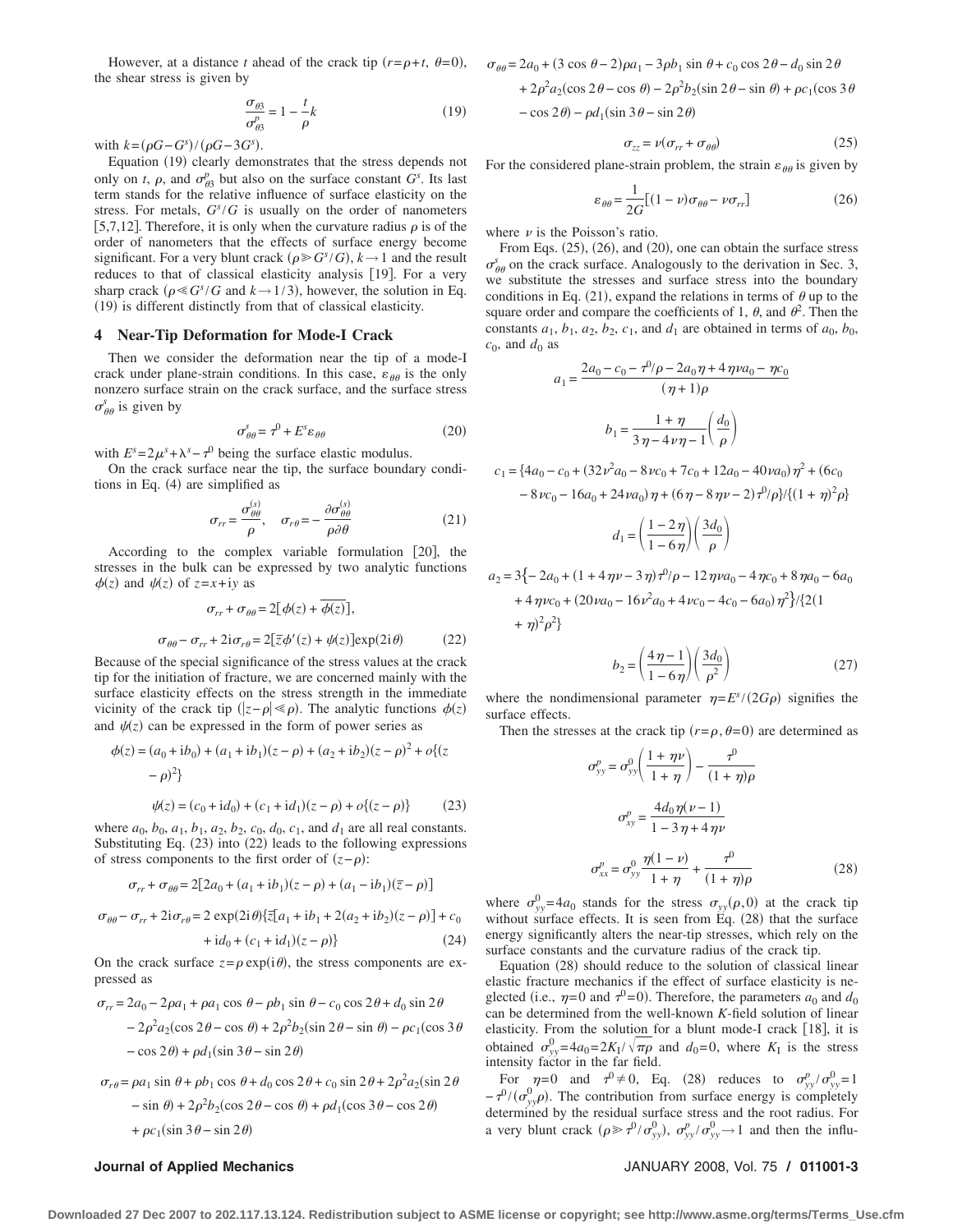

Fig. 2 Variation of  $\sigma_{yy}^p/\sigma_{yy}^0$  with respect to the curvature radius for  $\eta = 0$ 

ence of surface energy is negligible. But for a very sharp crack  $(\rho \sim \tau^{0}/\sigma_{yy}^{0})$ , the contribution from surface energy should be taken into account. For a mode-I crack, the variation of  $\sigma_{yy}^p / \sigma_{yy}^0$  with respect to the curvature radius of the crack tip is shown in Fig. 2, where  $l_t = \tau^{0} / \sigma_{yy}^{0}$ . The curvature radius not only affects the magnitude of stress, but changes its deformation state from stretching to compression. A positive residual surface stress in front of a mode-I crack may postpone its propagation and therefore enhances the fracture toughness of the material. But a negative residual surface stress will lower the fracture toughness of the material. These conclusions are in qualitative agreement with those in Wu [16], where the stress intensity factor is analyzed using the assumption of constant surface stress.

For  $\tau^0 = 0$  and  $\eta \neq 0$ , Eq. (28) simplifies to  $\sigma_{yy}^p / \sigma_{yy}^0 = (1$  $+\eta \nu$ /(1+ $\eta$ ). For metals,  $l_s = E^{s}/(2G)$  is usually on the order of nanometers [5,7,12]. Therefore, it is seen from Eq. (28) and  $\eta$  $=$ *l<sub>s</sub>*/ $\rho$  that only when the curvature radius at the crack tip reduces to nanometers do the surface effects become significant. For a very blunt crack  $(\rho \ge l_s)$ ,  $\eta \to 0$  and  $\sigma_{yy}^p / \sigma_{yy}^0 \to 1$ , whereas for a very sharp crack  $(\rho \ll l_s)$ ,  $\eta \rightarrow \infty$  and  $\sigma_{yy}^p / \sigma_{yy}^0 \rightarrow \nu$ . With the decrease in the crack root curvature radius, the stress ratio  $\sigma_{yy}^p / \sigma_{yy}^0$ reduces continuously from 1 to  $\nu$ , as shown in Fig. 3.

### **5 Finite Element Formulation of Surface Elasticity**

To examine the accuracy of the analytical solution in Eq.  $(28)$ , we also carried out finite element simulations to calculate the stress distributions near the crack tip. The surface element developed recently by Gao et al. [13] is used to account for the effects of surface elasticity.



Fig. 3 Variation of  $\sigma_{yy}^p/\sigma_{yy}^0$  with respect to the curvature radius for  $\tau^0=0$ 

**011001-4 /** Vol. 75, JANUARY 2008 **Transactions of the ASME**

The total potential energy  $\Pi$  in the surface elasticity theory consists of three parts, the bulk elastic energy  $U^b$ , the surface elastic energy *U<sup>s</sup>* , and the work of external force *W*, i.e.,

$$
\prod = U^b + U^s - W \tag{29}
$$

 $U^b$  and *W* can be calculated from the bulk elements as in the classical elasticity.

For elements on surfaces or interfaces, we incorporate the influence of surface energy. The surface energy for each surface element is given by [13]

$$
U^{s} = \int_{\Omega} \int {\{\sigma^{s}\}}^{T} d{\{\varepsilon^{s}\}} d\Omega \qquad (30)
$$

where  $\Omega$  is the area of surface element,  $\{\sigma^s\}$  and  $\{\varepsilon^s\}$  are the surface stress matrix and the surface strain matrix, respectively. Substituting Eq.  $(5)$  into Eq.  $(30)$ , the surface energy is rewritten as

$$
U^s = \frac{1}{2} \int_{\Omega} {\{\varepsilon^s\}}^T [S] {\{\varepsilon^s\}} d\Omega + \int_{\Omega} {\{\varepsilon^s\}}^T \{F\} d\Omega \tag{31}
$$

where  $[S]$  and  $[F]$  stand for the surface elastic matrix and residual surface stress matrix, respectively. For a surface adhered perfectly to the bulk, the surface strains of a surface element can be determined by its adjacent bulk element via the relation

$$
\{\varepsilon^s\} = [B^s] \{\delta_e\} \tag{32}
$$

where  $[B<sup>s</sup>]$  is the strain-displacement matrix of the surface element, and  $\{\delta_e\}$  the nodal displacement matrix of bulk element. Therefore, the surface energy can be expressed as

$$
U^{s} = \frac{1}{2} \{ \delta_{e} \}^{T} [K_{e}^{s}] \{ \delta_{e} \} + \{ \delta_{e} \}^{T} \{ P_{e}^{s} \}
$$
 (33)

where  $[K_e^s]$  and  $\{P_e^s\}$  are the surface stiffness matrix and the surface residual stress matrix, respectively. They are defined as

$$
[K_e^s] = \int_{\Omega} {\{B^s\}}^T [S] {\{B^s\}} d\Omega \tag{34}
$$

$$
\{P_e^s\} = \int_{\Omega} \{B^s\}^T \{F\} d\Omega \tag{35}
$$

According to the principle of minimum potential energy, the relationships between the nodal displacements and the nodal forces read

$$
\{[K_e] + [K_e^s]\}\{\delta_e\} = [P_e] - [P_e^s]
$$
\n(36)

for surface elements, and

$$
[K_e]\{\delta_e\} = [P_e] \tag{37}
$$

for bulk elements, respectively, where  $[K_e]$  is the stiffness matrix, and  $[P_e]$  is the nodal force matrix of bulk elements.

The above finite element method is adopted here to investigate the deformation near a blunted crack tip with the effect of surface energy. In our calculations, the front tip of a semi-infinity crack is assumed to have the shape of a circular arc, and we take the following surface constants of aluminum [7]:  $\lambda^s = 6.842$  N/m,  $\mu^s$ =−0.3755 N/m, and  $\tau^0$ =0.

Our numerical simulations show that the stress distributions with surface elasticity effects have a good agreement with the predictions of linear elastic fracture mechanics except in a small vicinity of the crack tip, where the surface energy has a significant influence. Similar results were also obtained directly from atomic simulation [17]. The calculated circumferential stress  $\sigma_{yy}^p$  in Eq. (28) at the crack tip normalized by  $\sigma_{yy}^0$  is plotted in Fig. 3 as a function of the root curvature radius  $\rho$ . It is seen that the analytical solution and the numerical result for the stresses at the crack tip

**Downloaded 27 Dec 2007 to 202.117.13.124. Redistribution subject to ASME license or copyright; see http://www.asme.org/terms/Terms\_Use.cfm**